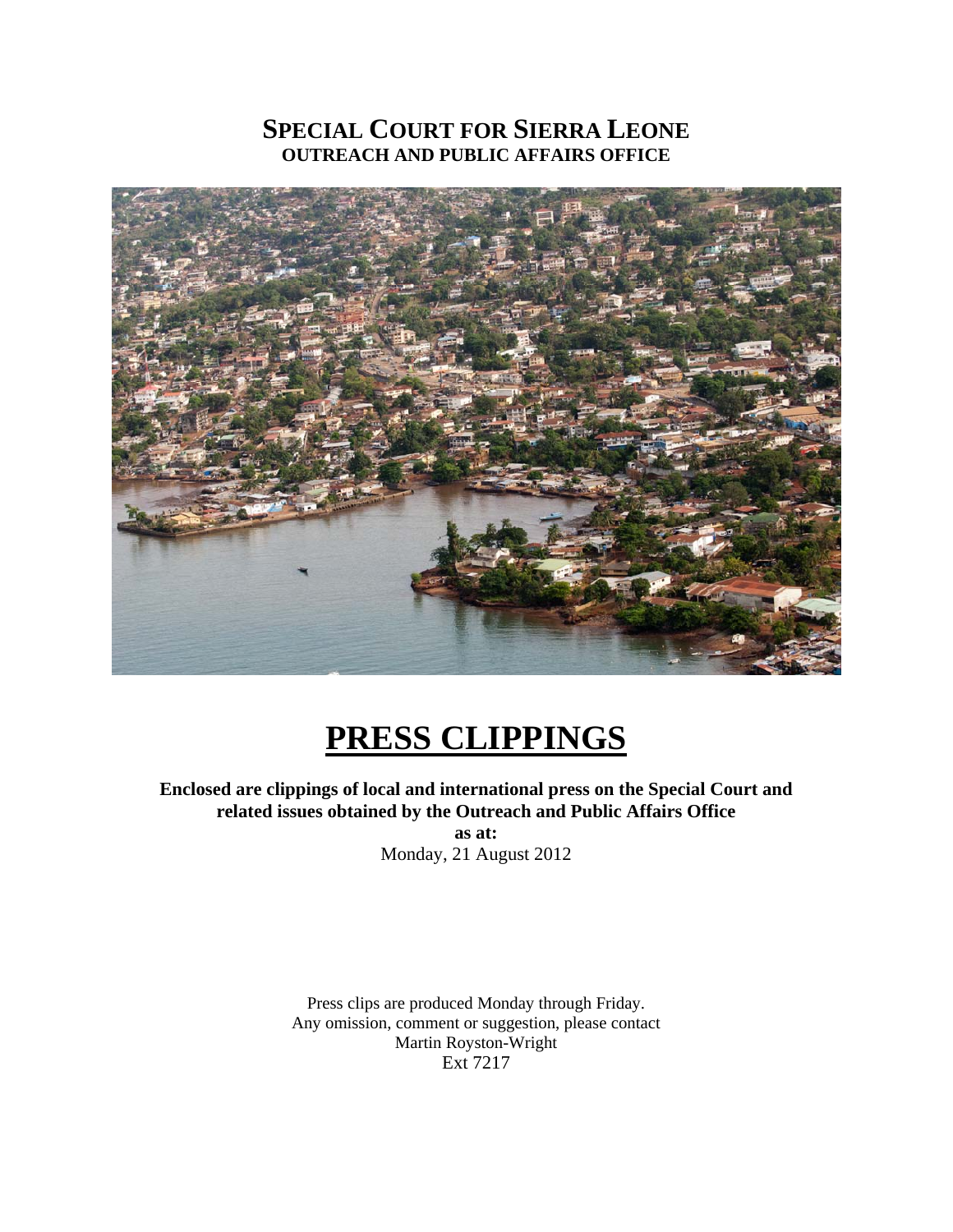| <b>International News</b>                                          |           |
|--------------------------------------------------------------------|-----------|
| Robert H. Jackson Center Appoints New President / The Post-Journal | Page 3    |
| Ramsey Clark: Darling of War Criminals / Asian Journal             | Pages 4-7 |
| The Arms Trade Treaty: Life or Death? / The Human Rights Blog      | Page 8    |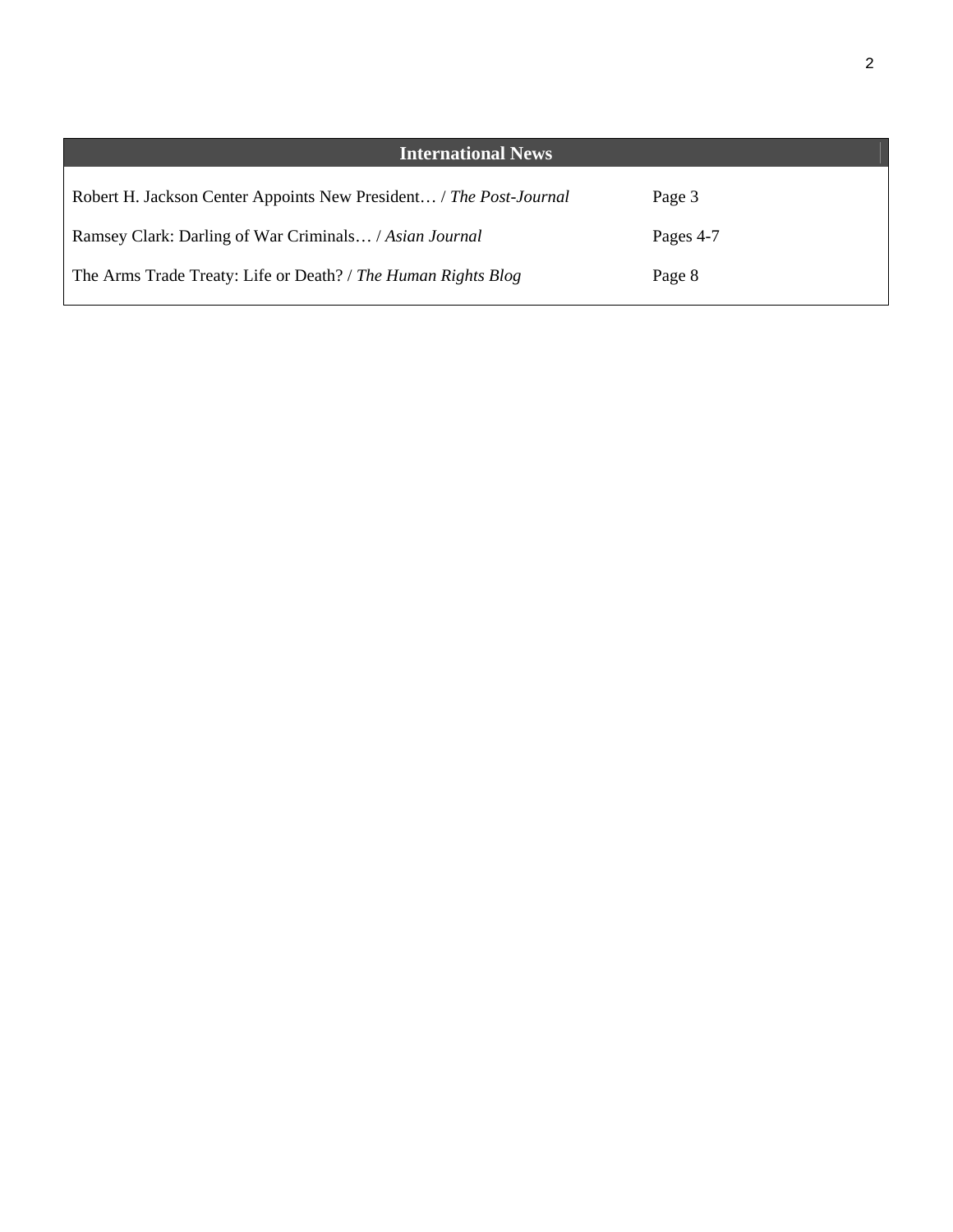## The Post-Journal Monday, 21 August 2012

### **Robert H. Jackson Center Appoints New President And Chief Executive Officer**

The Robert H. Jackson Center has appointed James C. Johnson as its new president and chief executive officer.

"Since co-founding the Robert H. Jackson Center in 2001, it's been a privilege for me to watch the Center evolve from its humble beginnings to its current status as a global educational resource," said Greg



Peterson, founder and board member. "It was important to us that the next leader of the Jackson Center shares the values and vision that helped us get to where we are today. James C. Johnson is that leader, with the experience and mindset necessary to build on our successes of the past 11 years."

The Jackson Center has played host to two sitting U.S. Supreme Court justices, including former Chief Justice William Rehnquist at the center's formal dedication in 2003. It hosts the International Humanitarian Law Dialogs each year at Chautauqua Institution, a historic gathering of international prosecutors from Nuremberg through present day and leading professionals in the international criminal law field. The three-day events allow participants and the public to engage in meaningful dialogue concerning past and contemporary crimes against humanity and the role of modern international criminal law.

"It's critical that we make smart strategic decisions to ensure the Jackson Center's growth and future success," said David M. Crane, Jackson Center board chairman. "This is a giant step forward in our plans to institutionalize

the Jackson Center. Jim Johnson is an experienced leader at all levels, with specific expertise in strategic vision, stakeholder communications, and planning."

Johnson, who has relocated to the area with his wife Pam, most recently served as the Chief of Prosecutions for the Special Court of Sierra Leone. A distinguished attorney and retired U.S. military officer, he previously served as a professor at the U.S. Army Judge Advocate General's School, as legal adviser to the George C. Marshall European Center for Security Studies and in various operational assignments in the U.S. Army. He is a graduate of the University of Nebraska.

"I could not be more honored and excited to begin this new chapter at the Robert H. Jackson Center. I have watched from a distance as the center has matured and developed so impressively from its origins, yet there are new frontiers to explore while keeping the core focus on the Center's educational mission and promoting the Jackson legacy," Johnson said. "It's a privilege to lead the center as we explore new initiatives and partnerships that will keep moving the center's mission forward."

The Robert H. Jackson Center was established to advance the legacy of Justice Jackson through education, exhibitry and pursuing the relevance of his ideas for current and future generations. For more information about the information center or its upcoming events, visit www.roberthjackson.org or call 483-6646.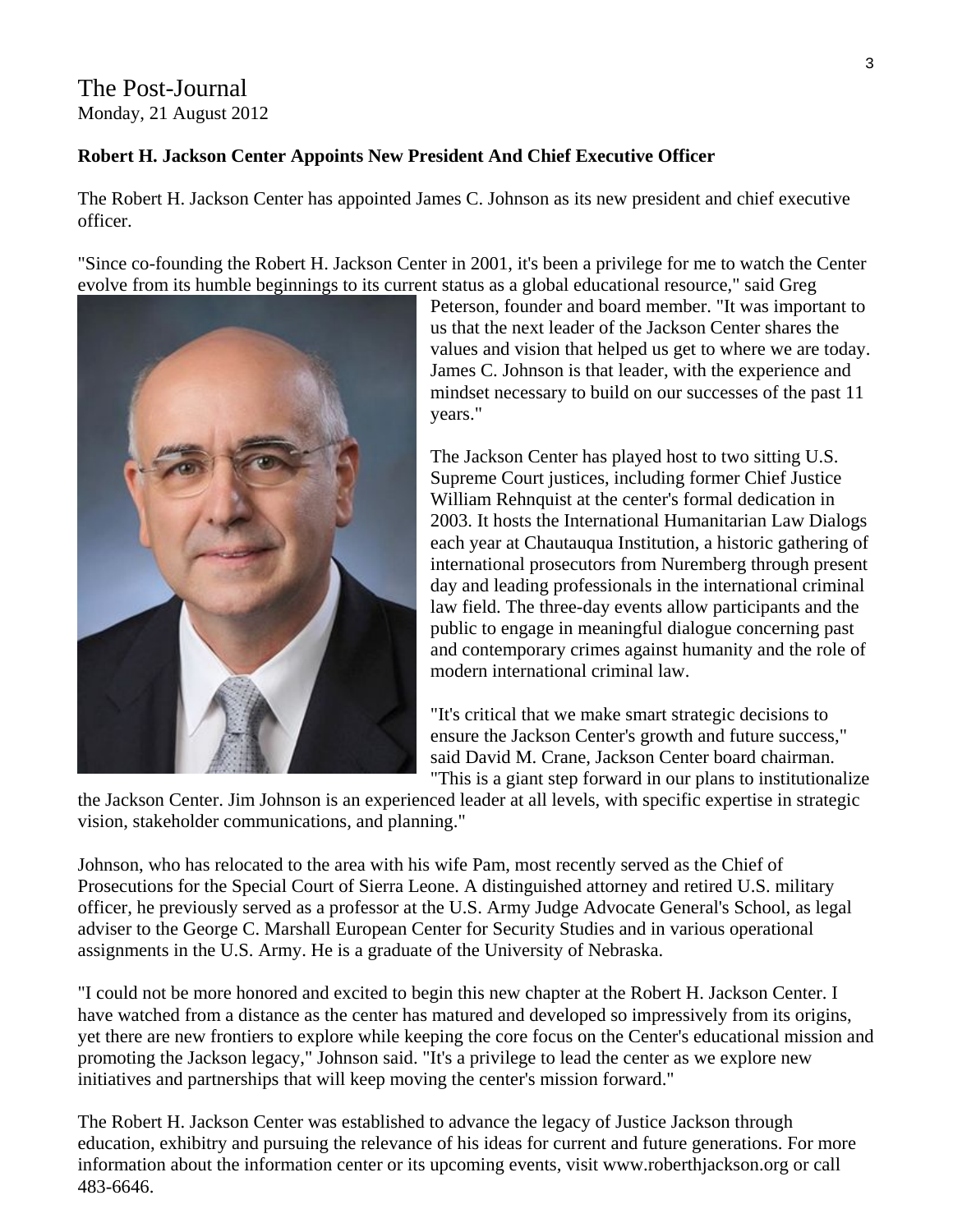## Asian Tribune Monday, 21 August 2012

#### **Ramsey Clark: Darling of war criminals joins US Tamil Tigers**

Daya Gamage - Asian Tribune US National Correspondent Washington, DC.



Ramsey Clark has now joined the TGTE in support of fulfilling a dream of the war criminal Prabhaharan.

The New York immigration lawyer Visuvanathan Rudrakumaran-led pro-LTTE group Transnational Government of Tamil Eelam (TGTE) endeavored to score a 'legitimacy' point in the eyes of the Western World when it announced Friday that it has inducted former US Attorney General Ramsey Clark into the TGTE fold as a 'Senator' of the Tamil Eelam provisional parliament.

The TGTE which was inaugurated about two years ago has vowed to win the US-led Western nations and the UN through its lobbying and diplomacy as an ethnic Diaspora movement to force a referendum in the north and eastern provinces of Sri Lanka to create a Kosovo-type situation to bifurcate this South Asian nation to establish an independent 'Tamil nation' to which the Tamil Tiger leader Velupillai Prabhaharan violently fought until his and his movement's demise in May 2009 earning the title 'war criminal'.

Ramsey Clark has now joined the TGTE in support of fulfilling a dream of the war criminal Prabhaharan.

The former attorney general of the United States Mr. Clark splendidly fits into this TGTE group which espouses Prabhaharan's war crimes as he was once the war criminals' best friend as declared by the popular American magazine SALON. The man who long ago championed civil rights and voting rights in the sixties became a friend and legal counsel to three war criminals, one convicted this year for war crimes and genocide at the International Criminal Court in The Hague.

Now, this great friend of war criminals has joined a US-based ethnic Diaspora group that legitimizes the war crimes and genocide of Prabhaharan. The group's leader Visuvanathan Rudrakumaran was onetime Prabhaharan and his LTTE's legal counselor.

Who is Ramsey Clark? and why did he earn the title 'friend of war criminals?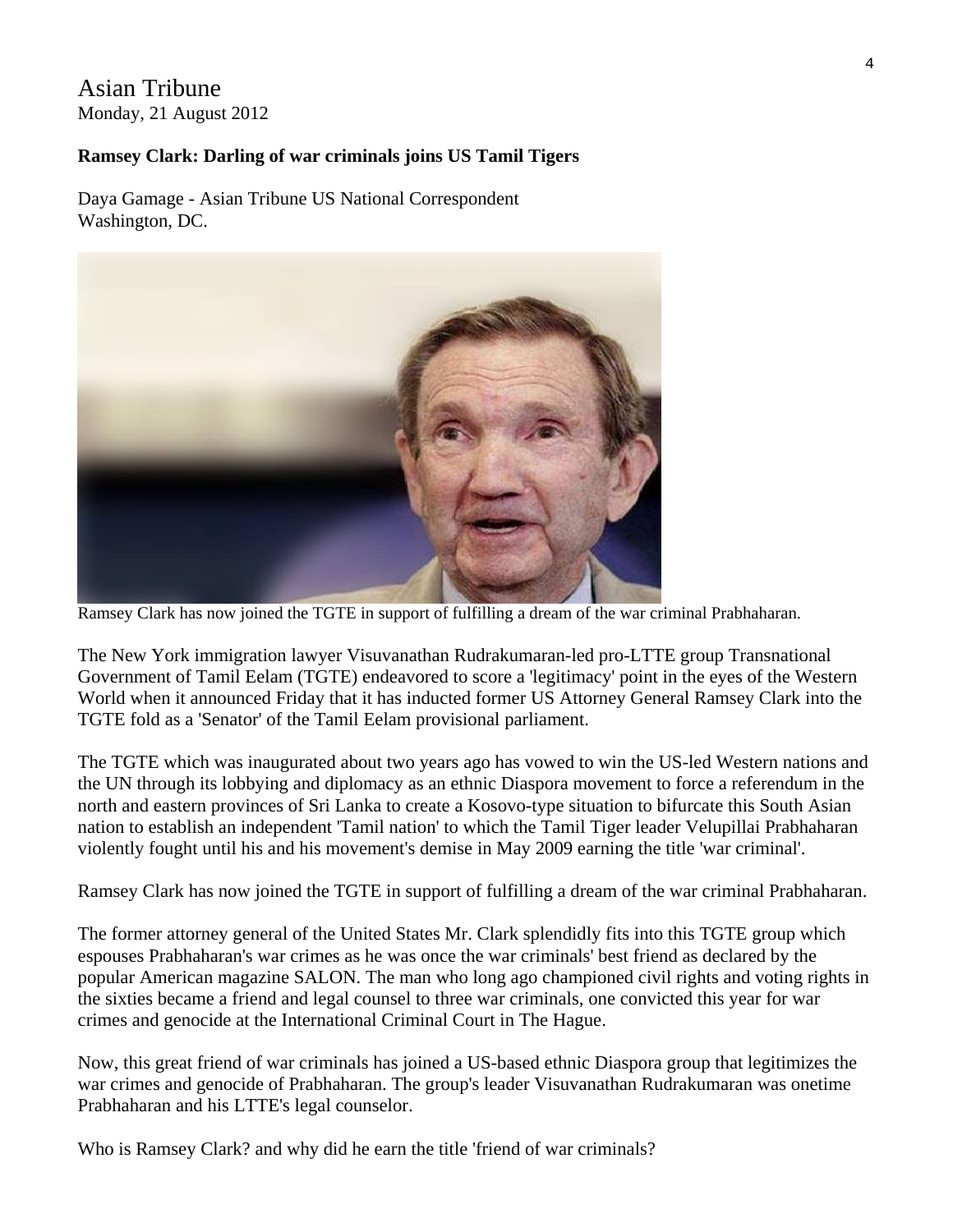Clark served in the Department of Justice as the Assistant Attorney General of the Lands Division from 1961 to 1965, and as Deputy Attorney General from 1965 to 1967.

In 1967, President Johnson nominated him to be Attorney General of the United States. He was in that position until 1969.

As Attorney General during part of the Vietnam War, Clark oversaw the prosecution of the Boston Five for "conspiracy to aid and abet (Vietnam) draft resistance." Four of the five were convicted, including pediatrician Dr. Benjamin Spock and Yale chaplain William Sloane Coffin .

He supervised the drafting and played an important role in the passage of the Voting Rights Act of 1965 and Civil Rights Act of 1968.

Out of the attorney general's department since 1969 Ramsey Clark earned the title 'friend of war criminals' when he offered legal defense to war criminals and genocide practitioners such as Charles Taylor of Liberia, Slobodan Miloševi? of Yugoslavia and Saddam Hussein of Iraq.

In 2004 Clark joined a panel of lawyers to defend Saddam Hussein in his trial before the Iraqi Special Tribunal. Clark appeared before the Iraqi Special Tribunal in late November 2005 arguing "that it failed to respect basic human rights and was illegal because it was formed as a consequence of the United States' illegal war of aggression against the people of Iraq." Clark said that unless the trial was seen as "absolutely fair", it would "divide rather than reconcile Iraq". Christopher Hitchens claimed that Clark was admitting Hussein's guilt when Clark reportedly stated in a 2005 BBC interview: "He [Saddam] had this huge war going on, and you have to act firmly when you have an assassination attempt".

At the end of 1998 Clark attended a human rights conference in Baghdad, Iraq, where in his keynote speech he pointed out how "the governments of the rich nations, primarily the United States, England and France," dominated the wording of the Universal Declaration of Human Rights, which showed "little concern for economic, social and cultural rights." One analyst commented the social and cultural rights claimed by his Iraqi hosts include the right to hang opponents in public at the airport, or poison thousands of Kurds and torture and execute any opponent of the regime.

When he flew to Belgrade to support Slobodan Milosevic during NATO's campaign, there was no word about the siege of Sarajevo, the massacre at Srebrenica or the million homeless refugees from Kosovo and even less of those olfactory eloquent mass graves that NATO later uncovered. But then, urging Belgrade to resist NATO, while he was there picking up an honorary degree, he told his hosts, "It will be a great struggle, but a glorious victory. You can be victorious."

On March 18, 2006, Clark attended the funeral of Slobodan Miloševi?. He declared: "History will prove Miloševi? was right. Charges are just that: charges. The trial did not have facts." He compared the trial of Slobodan Miloševi? with the one of Saddam Hussein by stating: "both trials are marred with injustice, both are flawed." He characterized Slobodan Miloševi? and Saddam Hussein as "both commanders who were courageous enough to fight more powerful countries."

Journalist Ian Williams wrote in 1999 that in Grenada Ramsey Clark went to advise Bernard Coard, the murderer of Prime Minister Maurice Bishop. Other clients include Radovan Karadzic, the indicted Bosnian Serbian war criminal whom he defended in a New York civil suit brought by Bosnian rape victims, and the Rwandan pastor who is accused of telling Tutsis to hide in his church and then summoning Hutus to massacre them, and then leading killing squads.

In April 2012 when Ramsey Clark visited Buena Vista University he was asked about his experiences, Mr. Clark was very specific in his reasons for defending people who other people would not such as Liberia's Taylor, Yugoslavia's Milosevic and Iraq's Sadham Husain .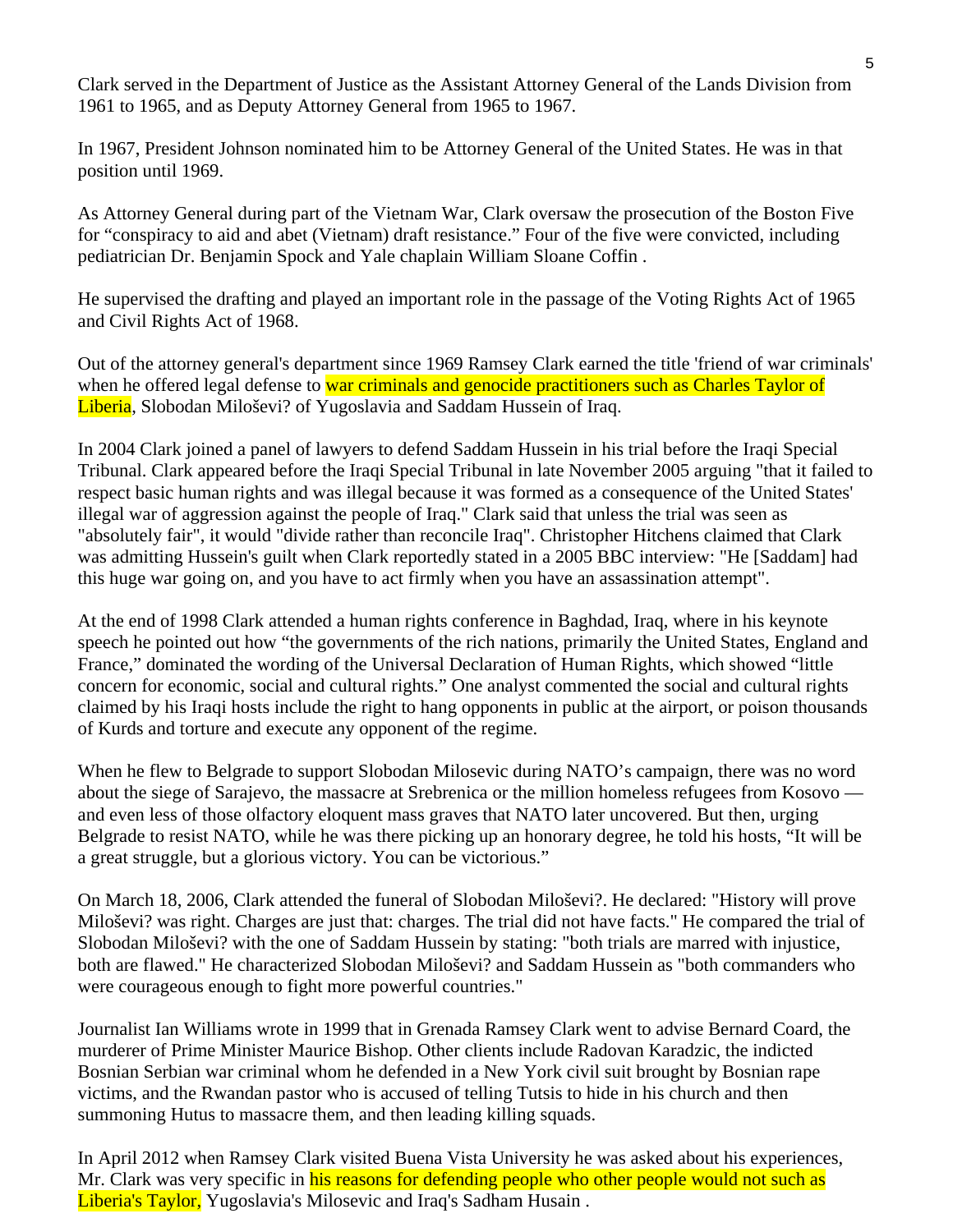His answer was: "Well I'm a lawyer, so it's kind of my job to represent them, but I do it not because it's my trade; I do it because if people see someone from another culture and deem them an enemy, where does it end? If not, it's just war by another means. I respect the humanity of all people, the right to counsel of all people, and you have to believe that equal justice is possible. If we just take sides where are we? If they (The Axis powers in WWII) had won, could they have tried us for Dresden, Hiroshima, Nagasaki, or Tokyo?" Clark said.

In 2003 Ramsey Clark was asked when former Yugoslav President Slobodan Milosevic was being extradited to The Hague in June 2000, you rushed to Belgrade to try to stop this from happening. As a political activist, what were your arguments for supporting Mr. Milosevic?

Clark's answer to that was: "First you have to go back 10 years, long before his illegal extradition to the International Criminal Tribunal for the Former Yugoslavia (ICTY) in The Hague. Yugoslavia was a country that the United States and the great powers of Europe intended to destroy. Mr. Milosevic was its president and led its heroic defense.

"The idea of Yugoslavia was to create a federation of Slavic peoples in Southern Europe, in the Balkans, to prevent and avoid what had been centuries of violence and war. I've always believed this was one of the most hopeful opportunities humanity has had to create stable conditions and peace."

Naturally SALON Magazine named him 'Friend of War Criminals'.

Another question posed to him in 2003:

Question: Mr. Clark, the majority of the population in the West, including big parts of the left, considers the Serbs in general and Slobodan Milosevic in particular as among the world's biggest war criminals, responsible for all bloody conflicts during the break-up of the country. How do you confront a position like that?

Answer: There's a sad phenomenon we have to be concerned about. People who care deeply about peace, human rights, justice, can also be manipulated by the mass media. This media machine, controlled by concentrated wealth, has the ability to not only reach everybody with its propaganda but to block out other messages and debates. In the 1990s it saturated people with the idea that Milosevic had committed such crimes.

Yet the same forces that accused Milosevic of these crimes were themselves responsible for the bloodshed and warfare in Yugoslavia, as I explained before. This happened also with regard to Iraq. The U.S. led sanctions that killed 1.5 million people, a half-million of them children under the age of 5. Yet the media all blamed Saddam Hussein for deaths of Iraqis during sanctions, but the U.S.-led sanctions prevented food and medicine from getting into Iraq.

People who really want peace can't be taken in by propaganda that makes them think that by hating the demonized person you can find peace and human rights. You'll instead find war, injustice and indignity.(End Quote)

Former Liberian president Charles Taylor was convicted of genocide and crimes against humanity in April 2012 and was sentenced to fifty yeaars in prison by the International Criminal Court in The Hague.

Ramsey Clark provided legal counseling to Taylor.

During his term of office, Taylor was accused of war crimes and crimes against humanity as a result of his involvement in the Sierra Leone Civil War. Domestically, opposition to his regime grew, culminating in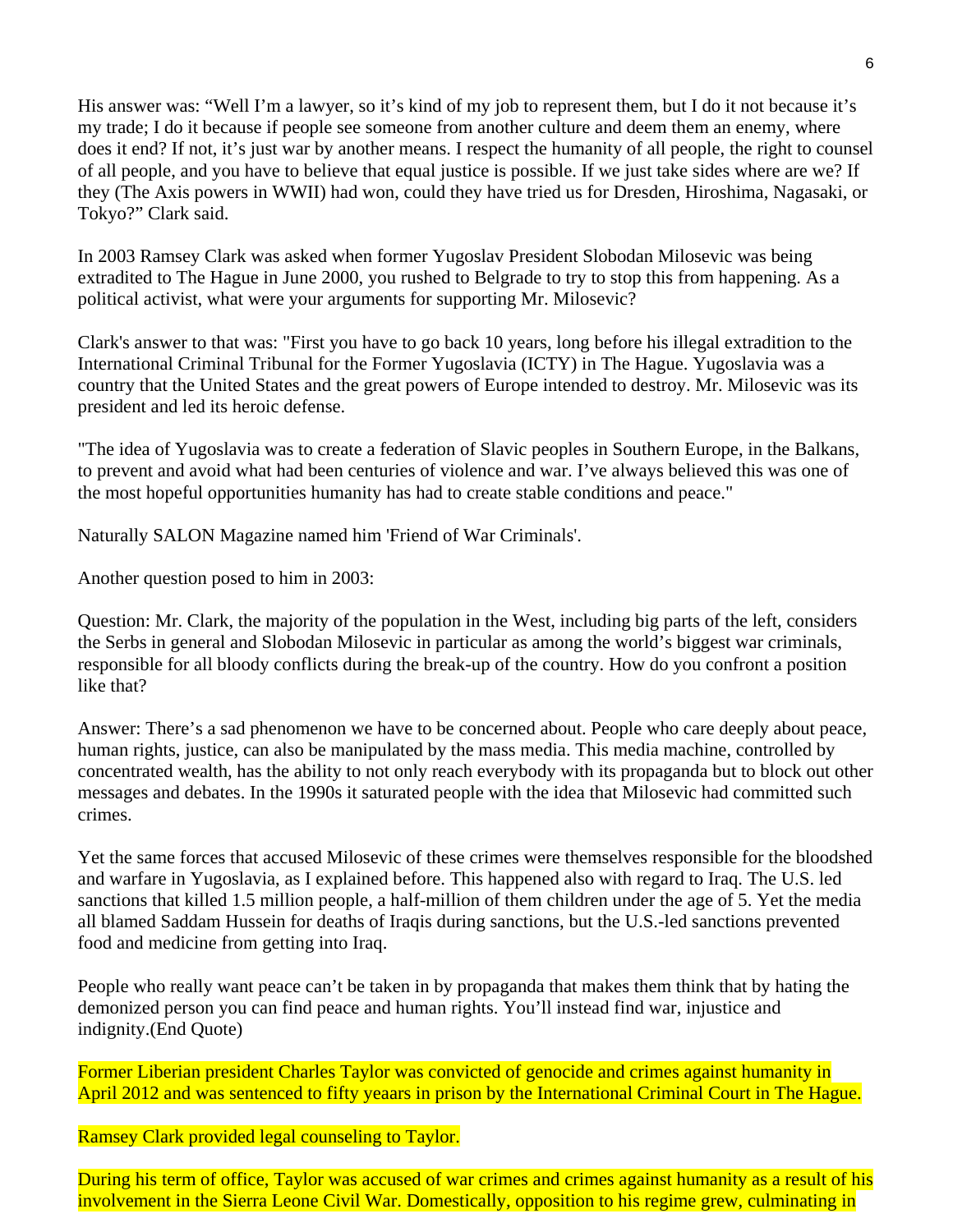the outbreak of the Second Liberian Civil War in 1999. By 2003, he had lost control of much of the countryside and was formally indicted by the Special Court for Sierra Leone. That year, he resigned as a result of growing international pressure and went into exile in Nigeria. In 2006, the newly elected President Ellen Johnson Sirleaf formally requested his extradition, after which he was detained by UN authorities in Sierra Leone and then at the Penitentiary Institution Haaglanden in The Hague, awaiting trial.[8] He was found guilty in April 2012 of all eleven charges levied by the Special Court, including terror, murder and rape.

It is this Ramsey Clark who has now joined the pro-Tamil Tiger group led by Visuvanathan Rudrakumaran, a group which supports the agenda of the late Prabhaharan who unleashed brutality and genocide for more than twenty years in Sri Lanka until it was defeated in May 2009. International human rights organizations, the United Nations and the US State Department in their reports have accused the LTTE of war crimes and violation of international humanitarian law leading to genocide.

Mr. Rudrakumaran's organization has taken pride in inducting the former US attorney general who spoke on behalf of brutal war criminals as one of its advocates.